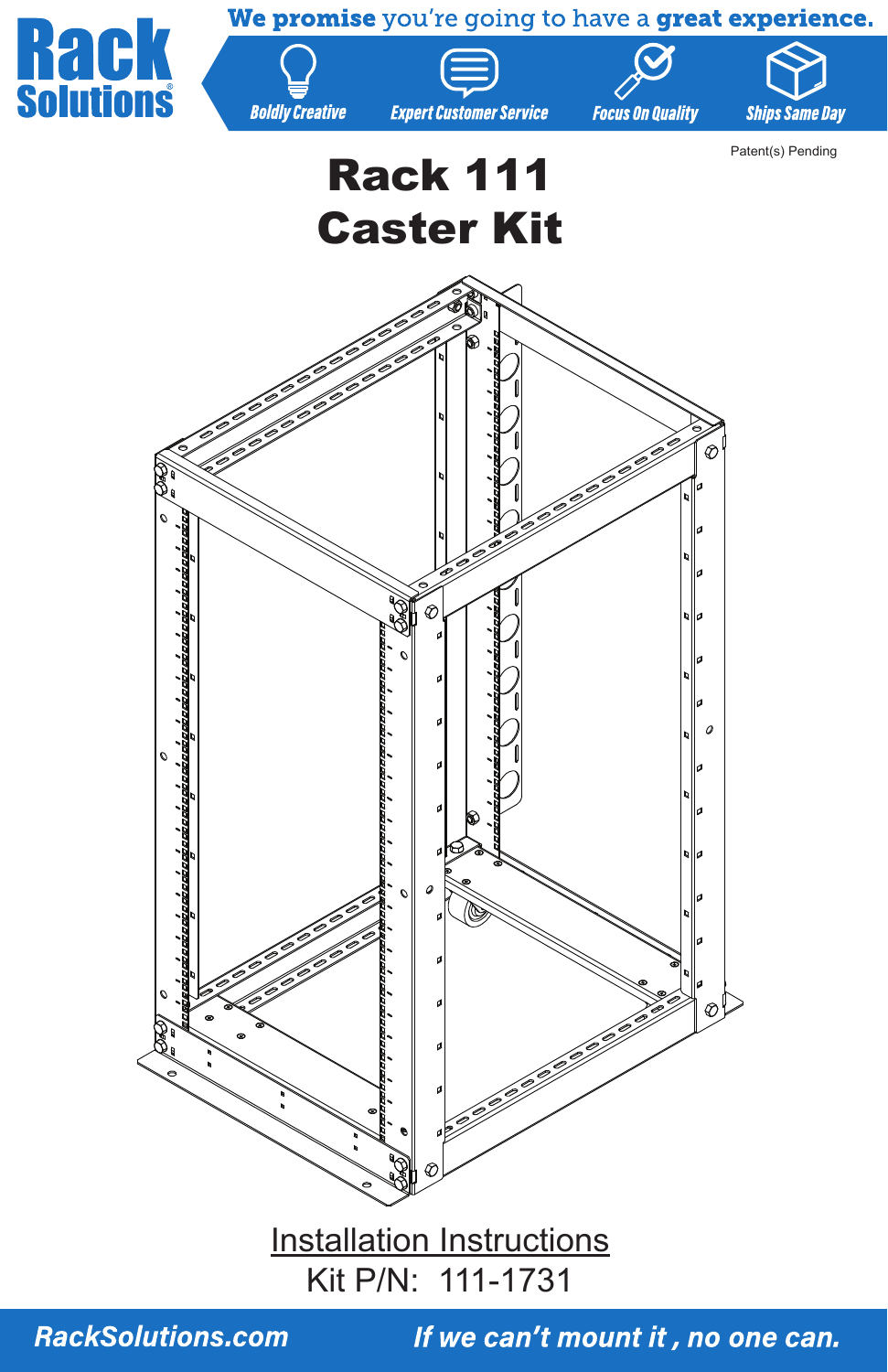# **Safety Guidelines**

Follow these guidelines to ensure a safe and stable rack installation. Failure to follow these guidelines may result in personal injury and/or equipment damage.

- 1. This Caster Kit will attach to any RACK-111, however, we only recommended casters for 24U and shorter racks.
- 2. Do not attempt to move or upright the rack by yourself. Always use at least two people to perform these tasks.
- 3. Use caution when moving across uneven or rough surfaces, as the casters may catch or stop.
- 4. Always install the heaviest rack mount equipment at the bottom of the rack.
- 5. Only extend one box at time out from the rack. Extending more than one unit at a time may cause the rack to become unstable.

### **Kit Contents**

#### **Metal Parts:**

- (2) Black Steel Caster Plates
- (2) Swivel Casters
- (2) Fixed Casters

#### **Fasteners:**

- (4) 1/2-13 Bolts
- 1/2-13 Lock Washers
- (16) 1/4-20 Screws, Flat Head
- (16) 1/4-20 Nuts

# **Assembly Notice**

### **The casters must be installed during the rack assembly process, not after the rack is complete.**

**Page 2 RackSolutions.com**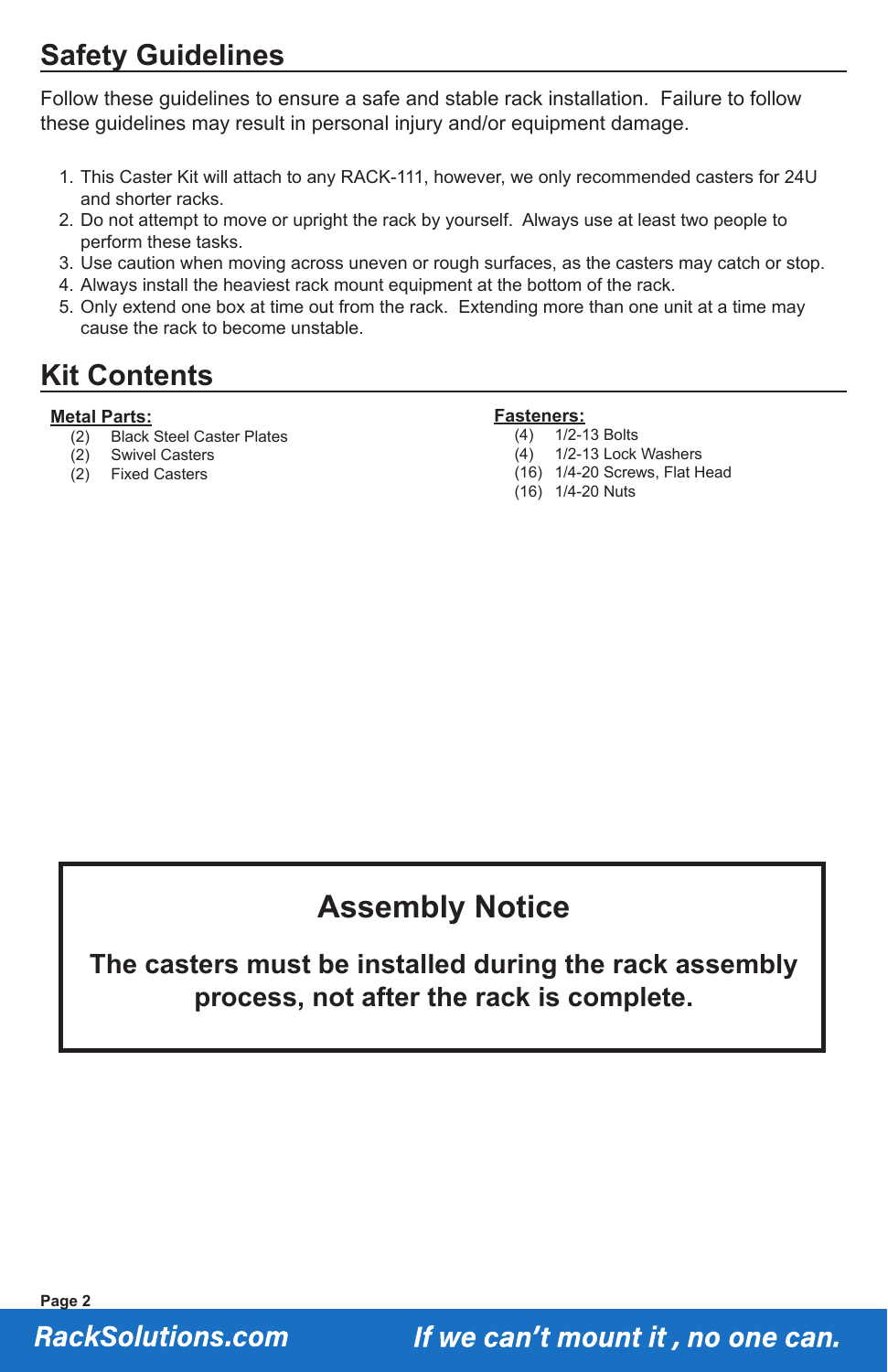#### Step 1-3. Refer to the "Rack-111 Assembly Instructions for Floor Anchored Models"

Step 4a. Locate (1) Black Steel Caster Plate and (2) Swivel Casters: The Black Steel Caster Plates in this kit are not identical. Attach the casters using (8) flat head screws and (8) nuts. Note the orientation of the caster bases. Tighten all fasteners.





Swivel Caster Plate – This Side Installed at Front of Rack

**RackSolutions.com**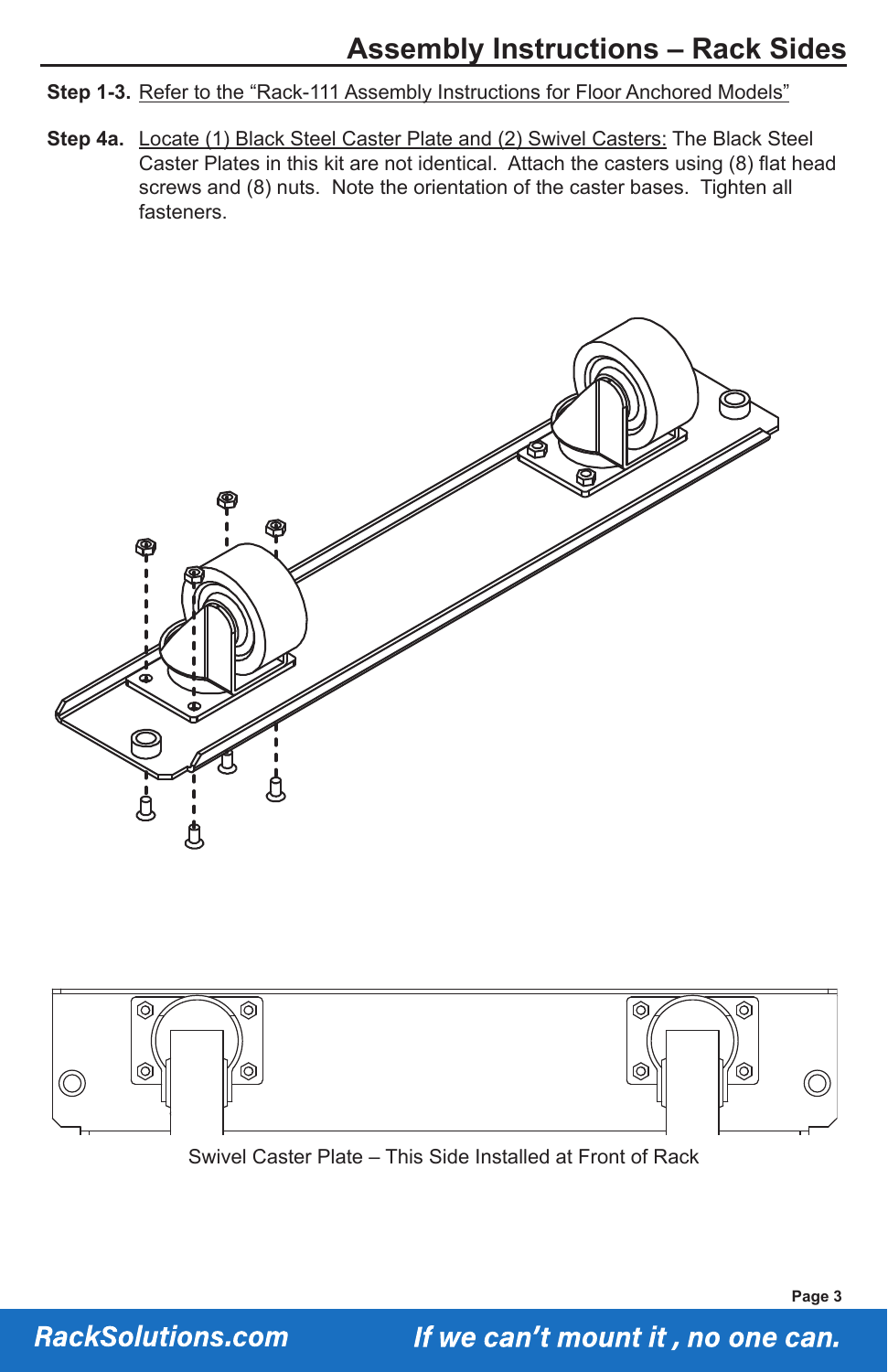# **Assembly Instructions – Fixed Caster Plate**

**Step 4b.** Locate (1) Black Steel Caster Plate and (2) Fixed (non-swivel) Casters: The Black Steel Caster Plates in this kit are not identical. Attach the casters using (8) flat head screws and (8) nuts. Note the orientation of the caster bases. Tighten all fasteners.



#### Fixed Caster Plate – This Side Installed at Rear of Rack



**Page 4 RackSolutions.com**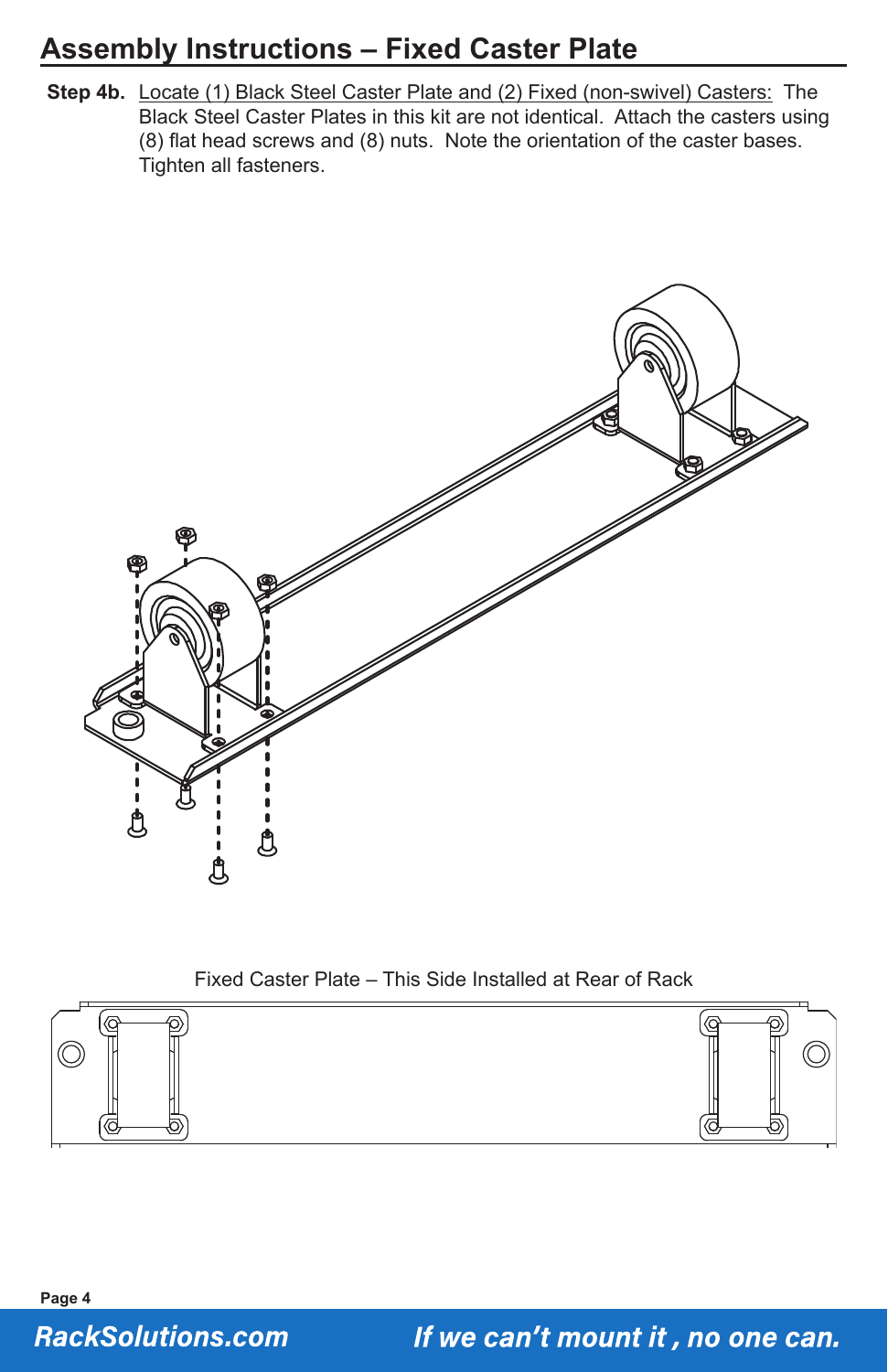### **Assembly Instructions – Attach Caster Plates**

- **Step 4c.** Attach the top angles using (8) bolts, and (8) lock washers: The washers should be installed under the bolt heads. Ensure that the slots and tabs are aligned, and then tighten each bolt completely.
- **Step 4d.** Attach the two assembled caster plates to the partially assembled rack using (4) bolts and (4) lock washers: Note the swivel casters are located at the front of the rack. Do not tighten the bolts at this time. Tighten the bolts once the rack assembly is complete.



**Page 5**

**RackSolutions.com**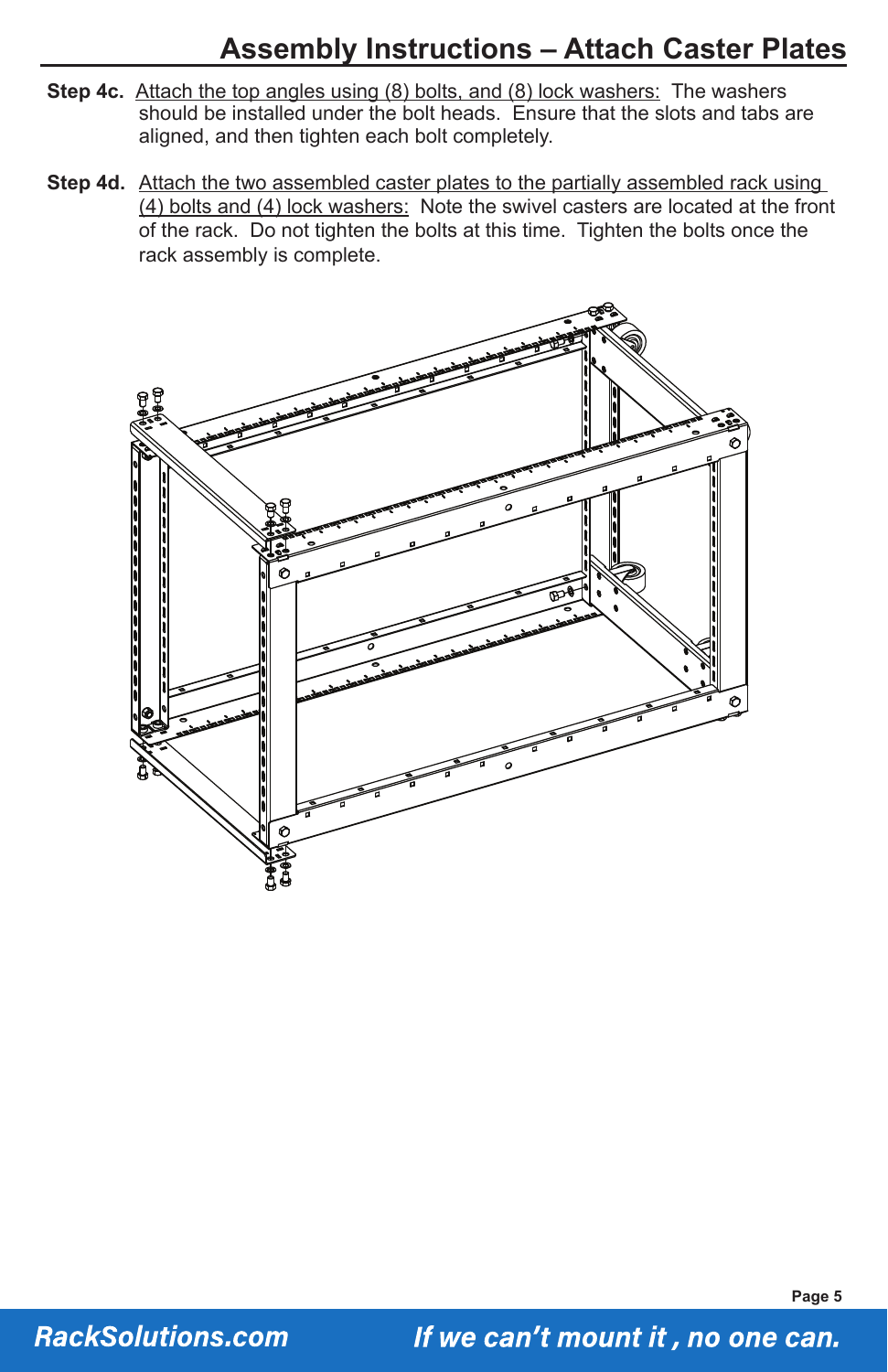# **Assembly Instructions – Fixed Caster Plate**

**Step 4e:** Attach the bottom angles using (8) bolts, and (8) lock washers: The washers should be installed under the bolt heads. Ensure that the slots and tabs are aligned, and then tighten each bolt completely.



**Page 6 RackSolutions.com**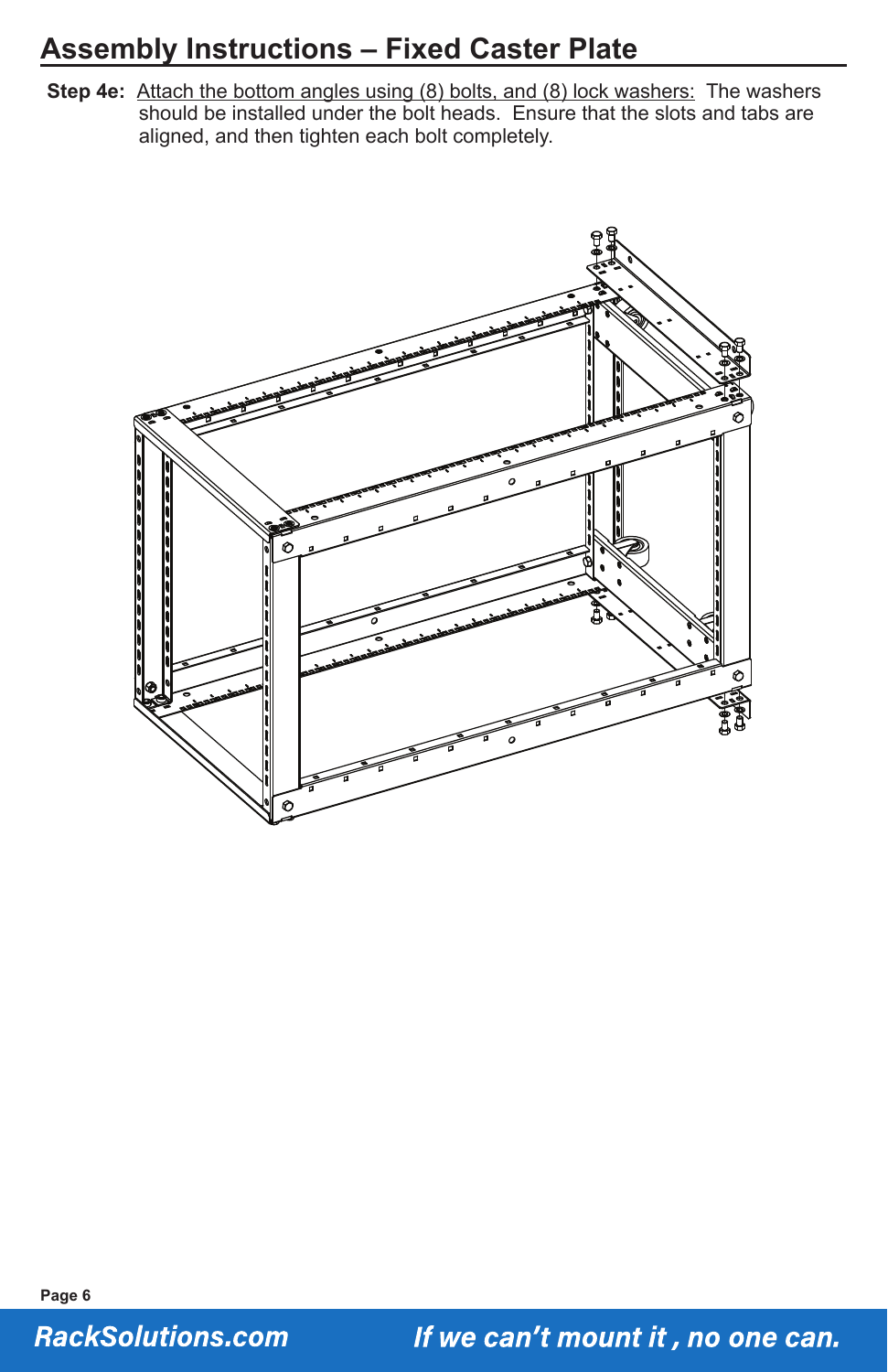## **Assembly Instructions – Attach Caster Plates**



**Step 6f.** Note the swivel casters are located at the front of the rack.

Return to step 9 in "Rack-111 Assembly Instructions for Floor Anchored Models".

**Page 7**

**RackSolutions.com**